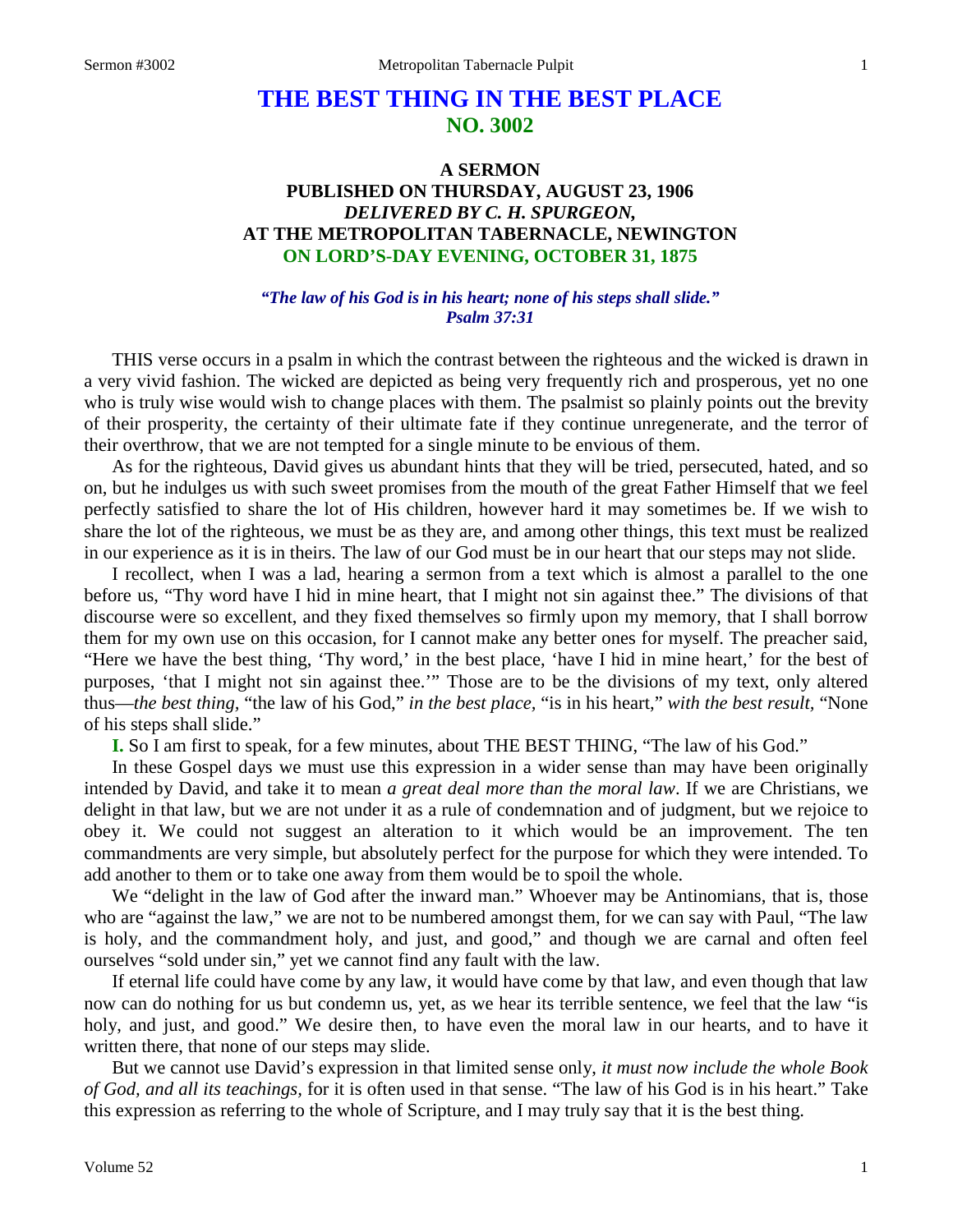O my brethren, what can be better for informing the understanding than the Word of God? Would you know God? Would you know yourself? Then search this Book. Would you know time, and how to spend it? Would you know eternity, and how to be prepared for it? Then, search you this Book. Would you know the evil of sin, and how to be delivered from it? Would you know the plan of salvation, and how you can have a share in it? This is the Book which will instruct you in all these matters.

There is nothing which a man needs to know for the affairs of his soul, between here and heaven, of which this Book will not tell him. Blessed are they that read it both day and night, and especially blessed are they who read it with their eyes opened and illuminated by the divine Spirit. If you want to be wise unto salvation, select the Word of God, and especially the Spirit of God, as your Teacher. There is nothing else that is equal to the Bible for inflaming, sanctifying, and turning in the right direction, all the passions of the soul.

Perhaps you are not satisfied with merely knowing, you want something or someone to love. You men and women with large hearts, whose one desire is to have a worthy objective for your affections to fix upon, turn to this Word of God, this law, this Gospel of His, and you will see there how God Himself becomes the objective of His creatures' love, and how, in the person of His Son, you have the loveliest objective upon which human eyes ever gazed. You have, in Him, One who is so lovely that a glance from His eye is enough to set your soul on flame, and to make your heart enamored of Him forever.

You who have mighty founts of love welling up in your soul, may come and let them flow most freely here, for here is One who is worthy of them all, and when you have loved Christ as much as you can, you have not loved Him half as much as He deserves to be loved. Here your passions may burn, and blaze, and glow with sacred ardor, without any fear of your being idolaters, and without any risk of your being deceived.

And if you want something more than enlightenment for the understanding, and fullness of love to satisfy the heart—if you need practical directions for your everyday life—this Book will supply you with them. In every part of the sea of life in which a man may be, if this be his chart, he will not miss his way, or suffer spiritual shipwreck.

If you were a king, you might learn your duty here, and if you are a beggar, or the poorest of the poor, you may find comfort and instruction here. Fathers, you may here learn how to manage your households. Children, you may learn here the duties of your position in your various relationships. Servants, masters, husbands, wives, sick folk, people in robust health, you who are poor, and you who are rich—this Book is for you all, and when you consult it in the right spirit, it will talk with you all. Into whatever condition you may happen to be cast, this Book will follow you.

It is such a wonderful Book that it adapts itself to all sorts and conditions of men. It whispers softly by the sick man's bedside, and it has often called aloud, as with a trumpet voice, amidst the fury of the storm. It has a message for you while you are yet in the heyday of your youth, and a promise for you when you lean upon your staff, and totter to your grave! It is *Biblos, the Book*, the everyday book, full of wisdom for every day in the week, all year round, and when the circle of life is complete, you will see how the Book was equally adapted to the children and to the aged man whose life is just closing.

Perhaps, dear friend, you say, "I know the path that I ought to take, I know whom I ought to love, and I trust I am instructed as to what I ought to believe, for all this I prize the Bible very highly, but what I really need is the courage of my convictions, the force of character which shall enable me to tread in those ways which I know to be right."

Yes, I know what you mean, but where else will you find truths that have such power as those which glisten in the pages of this blessed Book? Where will you read any records so calculated to fire men with dauntless bravery as those that are contained in this Book? Above all, in Him who is the sum and substance of this Book, to whom all its pages point, you can see an example of disinterested love and perfect consecration to God and man which will suffice if the Holy Spirit shall bless it to you, to give you all the force of character and courageousness of spirit that you can possibly need.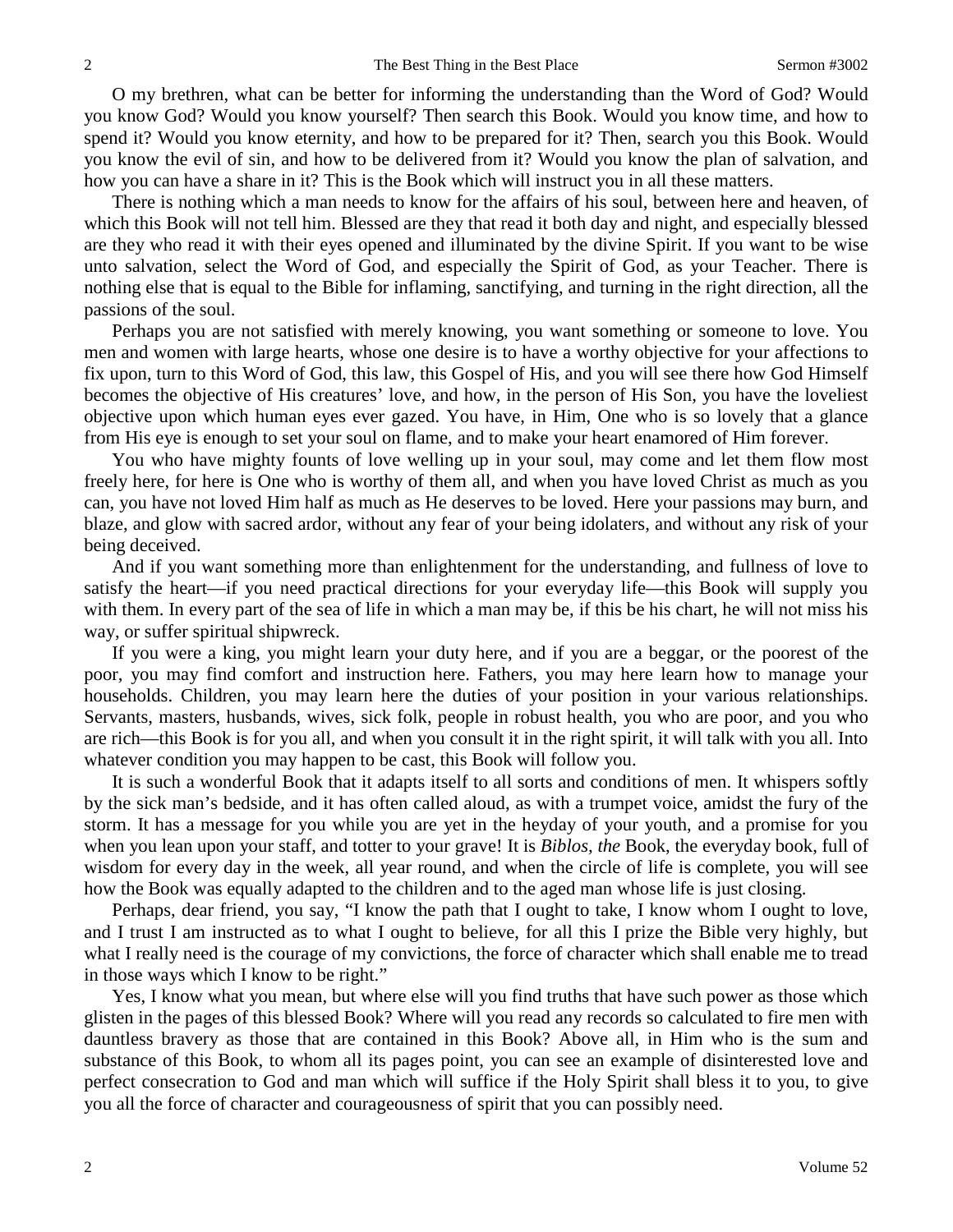If young men would read their Bibles more, they would not be so easily turned aside as they now are. When a young man puts his foot down for the right and says, "I cannot and I will not tell a lie, or commit an act of dishonesty in business, or frequent places of amusement where I cannot go with a clear conscience," I believe that he has cleansed his way by taking heed thereto according to God's Word. I see here the treasure house of holy courage. Commune with God, commune with Christ Jesus, commune with saints, and martyrs, and apostles as you read these pages, and you yourself will imbibe something of their determination and resolution, something of their zeal and energy for the right and the true.

It is here that true men are made, as they peruse these pages, the weak grow strong and dwarfs develop into giants. Ay, and if you say, "I often feel unhappy, there is an aching void within my spirit, a something which prevents me from being perfectly satisfied, I have a kind of horse-leech somewhere within me which cries, 'Give, give,' and I have not yet found the food with which to stop its clamor," it is in this Book that you will find the comfort which your spirit craves. Here every grief may be allayed, every right desire satisfied, and all wrong desires and evil lusting be ejected from the spirit.

When the Holy Spirit applies this Book to the soul, it is food for man's hunger, and medicine for man's disease. It lays its hand upon his fevered brow, and cools him down to health, or if he is too cold, it warms him into holy energy. In fact, there is no end to the blessings which this Book bestows.

> *"This is the field where hidden lies The pearl of price unknown, That merchant is divinely wise Who makes the pearl his own."*

This is the best of books, as Christopher Harvey says—

*"It is the Book of God. What if I should Say, God of Books? Let him that looks Angry at that expression, as too bold, His thoughts in silence smother Till he find such another."*

Its every page is a sheet of gold, nay, rather let me say that heaven's banknotes are here, to be cashed by them who have faith enough to bring them to the God that issued them, that He may make their souls rich to all the intents of bliss.

This, then, is the best thing, "The law of his God."

**II.** Now secondly, we have the best thing IN THE BEST PLACE, "The law of his God is in his heart." What does this mean?

It means, first, that *he loves it*. That which we love is always said to be in our hearts, and the reason why he loves it is given in the text, "The law of *his* God"—not merely the law of *God,* mark you—but "The law of *his* God." Men do not love the law of God until they know that He is their God. Blessed indeed is this precious possession which God gives us first in Himself, and then in His Word.

Do you not all like to read a book which has been written by a near and dear friend? It must have greater interest for you than the works of strangers ever can have. You may pass over a hundred books on a stall, or in a shop, but if you notice a volume which was written by one who was your play fellow, or perhaps by one who is nearer and dearer still, you take an interest in that book at once.

So is it with this blessed Book, which was written by our Heavenly Father—this Book which tells us of our elder Brother—this Book into which the divine Spirit has breathed the breath of life, and upon which He always shines as the great Illuminator—this Book must always be indescribably dear to us.

How dear has the Bible been to God's saints in past ages! They have even run the risk of losing their lives rather than part with it, and many of them have actually died as martyrs because they would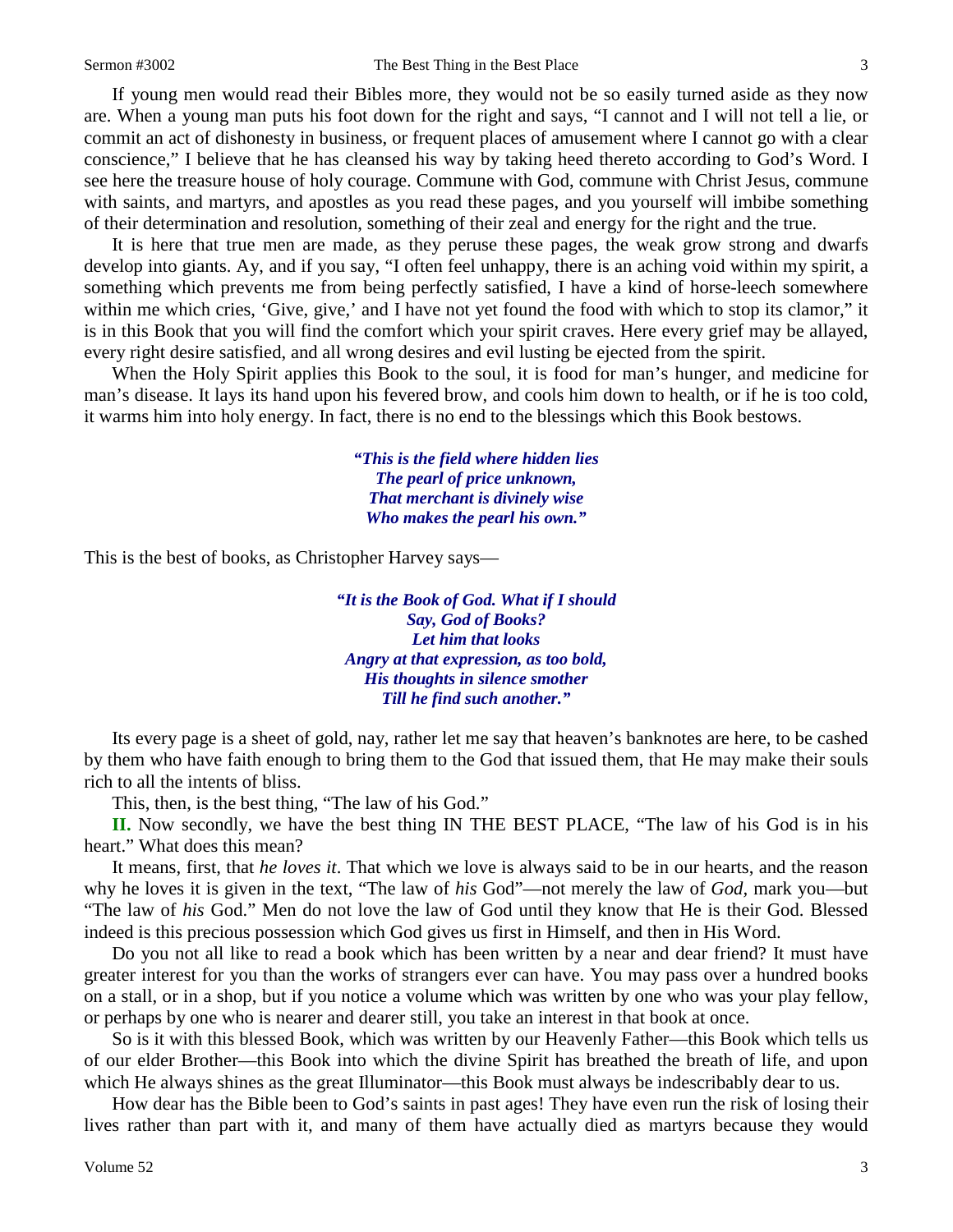translate it, and pass its messages on to others, and this Book is equally dear to us. Sooner than give up the smallest jot or tittle of its inspired teaching, I trust that we would be prepared to go to the stake as our brave forefathers did in cruel Queen Mary's day. Precious Bible, you are in our hearts because we love you.

But David meant more than that, the law of his God was in his heart *to be remembered* as well as to be loved. We soon forget what we only learn in our head, so we tell our children to learn things "by heart." What is written in the head may be erased, but what is written in the heart abides there. Neither sickness, nor death, nor the devil himself can ever take from us what is in our hearts. We have known people in sore sickness suffer from loss of memory, and that is a very serious loss, but we have known them retain their recollections of spiritual things unimpaired when they have forgotten their own wives or husbands, so strangely does the mind or heart hold most firmly to that which is most deeply engraven upon it.

If you have the Word of God in your hearts, it will not matter who may try to tear it from you. All the Jesuits in or out of hell could not wrest from a man the Gospel that is written in his heart. They could easily turn some people from their creed because it is only a creed, lying loosely in their brain. But the truth which has really entered the heart of a man, neither Satan nor all his hosts could ever take from him. See you to it then, that the law of your God is in your heart, so deeply affecting you and so powerfully moving you, that it abides so tenaciously in your memory that you can never give it up.

"The law of his God is in his heart," has a third meaning, namely, that *he obeys it,* for the heart is the most influential organ of the body. What is done in the heart affects every part of the man. Disease there means that the man, as a whole, cannot be well. If the heart's affections be set on God, all is right, for the intent, the motive, sways the man. "As he thinketh in his heart, so is he." If your heart's eye be single, thy whole body shall be full of light, but if your heart's eye be evil, thy whole body shall be full of darkness.

If the law of God is in the heart, then every pulsing of that cerebral organ will affect the entire man. If the man has led an evil life, he will be altogether changed by it, and if, through the restraining grace of God, he has been somewhat better than others, the law of his God will operate in his heart and life, and do for him all that he could well desire to have done as he yields obedience to it.

To have the law of God in your heart means, in fact, that *you live by it*—that you have the Gospel as the food of your soul, and that you have the Christ of the Gospel as your hope for eternity. The heart is that by which we live, so, if the law of God is in our heart, we shall live by it and draw our comfort, as well as our sustenance, from it. Let each one judge how far this is true concerning himself.

We are not perfect, but we wish we were, and this proves that the law of our God is in our heart. We sin, but we grieve that we sin, and this proves that there is within us a longing for perfect holiness. We say, with the apostle Paul, "To will is present with me; but how to perform that which is good I find not....When I would do good, evil is present with me." Yet that *will-*ing and *would-*ing prove that our heart has the law of God within it. God looks upon you, dear friends, very much according to what you desire to be, and if there be, in your soul, strong pangs of desire after that which is perfect, He accepts those desires, and blesses you through Christ Jesus His Son.

John Bunyan used to put it in one of his simple allegories something like this. He says, "You want a man to fetch a doctor, and you tell him to be quick, so he mounts his horse, but it is a sorry jade, and very lame, and cannot go fast, yet you see that your man would fly if he could, for he is whipping and spurring the creature with all his might to try to make it go. So," says Bunyan, "the Lord often sees that the spirit is willing—whipping and spurring, but the flesh is weak—like the lame horse, He sees what His servants would fain be and accepts them as if they were really so." It is well for us that we have so gracious a Master, who looks so favorably upon our imperfect service.

Have the law of God in your hearts, my brethren, and albeit that you are foolish today, you will conquer some of those follies tomorrow, and you will, by God's grace, go on to conquer more and more,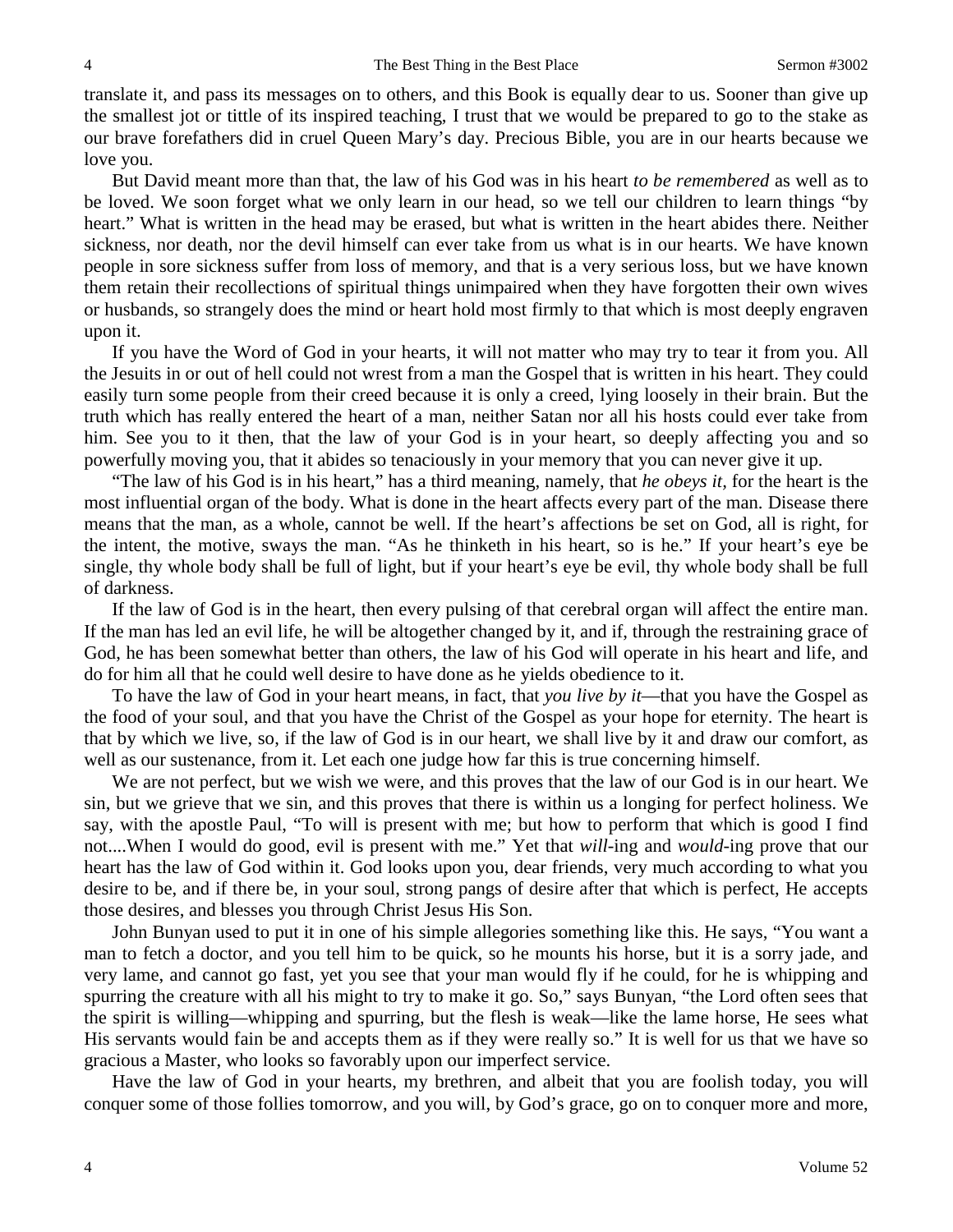until the law, written on your heart, shall also be written on all your members, and you shall be presented spotless and faultless before the throne of God.

**III.** Now I must pass on to the last point, namely, THE BEST RESULT, "None of his steps shall slide."

Here is a man who has God's Word in his heart, and you notice that *he takes pains about his steps*. A step is a very little thing, we must take a good many hundreds of steps to walk a mile, but good men take notice of little things. The man who has the law of God in his heart is scrupulous and conscientious about thoughts and imaginations, as well as about words and actions. Hence, the promise in the text is suited to him, for it is a promise about little things, "None of his *steps* shall slide."

I recollect—nay, I hope it is so with me still—but I recollect that just after my conversion, I used to be almost afraid to put one foot before the other, lest I should put it down in the wrong place, and often have I paused when I was speaking, for fear I would not say the right word. That holy caution is most commendable in all who have it, I wish that many more had it. What a hop, skip, and jump some men's lives are! Not only do they not look before they leap, but they do not even seem to look after they have leaped. They rush on blindly and heedlessly, presuming where they ought to be praying, and selfconfident where they ought, with deep repentance, to be humbling themselves before God.

Our old proverb says, "Take care of the pence, and the pounds will take care of themselves," and the same rule applies to our actions. If we are careful about our little actions, the great ones will be pretty sure to be right. Oh, that we were all very guarded about how we act at home! Oh, that we were careful about our speech as we sit around the tea table! Such a little thing as that may do almost infinite mischief. I believe the worst evils in the world arise out of little things. It is said that the seed of mischief is as small as a midge's egg, and so it is. Then look well to those midge's eggs, lest they hatch out far greater evils.

I think too, that *whenever Christians go wrong, it is concerning something about which they thought they were quite safe,* like the children of Israel with the Gibeonites. These people came to Gilgal wearing old garments, old shoes and clouted, and carrying bread that was dry and moldy. What need was there to ask counsel of God? It was as clear as the sun at noonday that they had come from a long distance, wishing to make a league with the Israelites because of the wonders that God had wrought for His people, so even Joshua did not pray about the matter, and he was deceived, for these Gibeonites were near neighbors and had thus tricked the Israelites into a league which was always an impediment to them in their campaign.

Always suspect where you have no suspicion, and be afraid where you are not afraid, be especially afraid of a man who tells you that you have no need to be afraid of him. There was a man who said to a friend of mine, "I want a loan of so much from you. You know that I am all right. I have been a member of a Christian church for so many years, I am not like So-and-so, and So-and-so, who lately failed. You can trust me, you know." "No," said my friend, "you are the sort of man I would not trust with a bad half-crown," and he was right, for those who did trust him lost their all.

Be very cautious in such cases as that, if you are dealing with those who are known to be rogues, you hardly need to be put on your guard, but if you are dealing with rogues who pretend to be honest men, you must have all your wits about you or they will certainly take you in. They have covered up their wolf nature with sheepskin, so you had better see what is underneath the skin.

When David says, "The law of his God is in his heart; none of his steps shall slide," what does he mean by that last clause? He means that *God will guide him*. As he has God's law in his heart, he will have God's guidance for his steps! In the twenty-third verse, David says, "The steps of a good man are ordered by the LORD: and he delighteth in his way." When a man really carries God's law in his heart, God will take care that he does not carry that law into any evil place, for as David goes on to say, "the LORD upholdeth him with his hand."

There will come to every man, whoever or whatever he may be, sudden assaults of temptation, but if the law of his God is in his heart, he will be forewarned and forearmed against them. There will also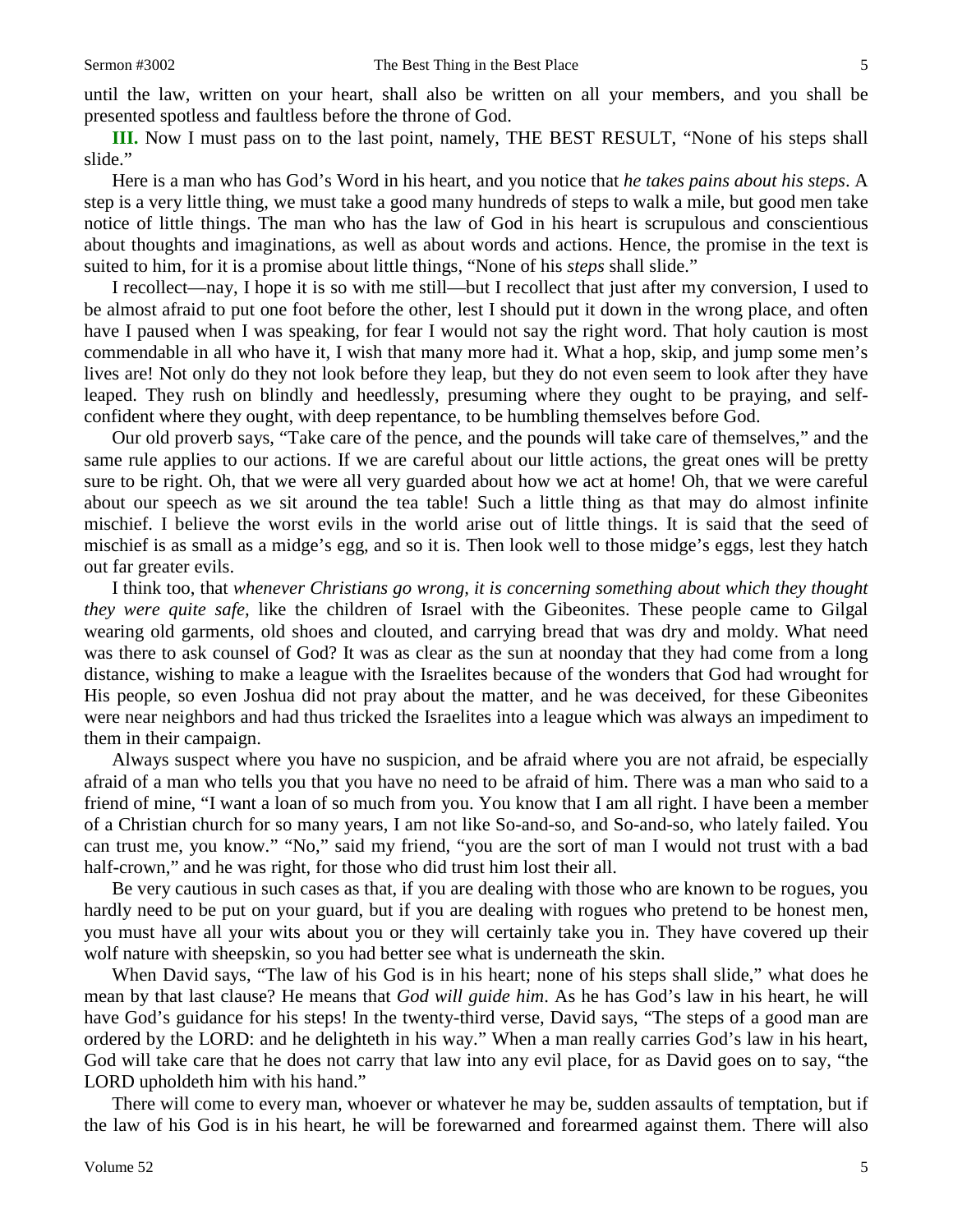come the long sieges of temptation, and many a man has fallen by little and little, but if the law of his God is in his heart, he will be safe against even them. There will come, sometimes, the temptation which results from loneliness, when he will be urged by Satan to do evil. As no human eye is upon him, may he not do wrong? But with the law of his God in his heart, he will not do any wrong even though he might never be found out, that law within his heart is a sufficient check to keep him from evil.

Sometimes he will be in perplexity. I wonder whether every businessman here is not, at some time or other, puzzled to know what he ought to do. He is most anxious to do the right thing, but he does not know which of two courses is right. Well, that is the time to let the law of your God, which is in your heart, be like a compass to you, and to plead this promise and say, "O Lord, Thou hast said that as Thy law is within my heart, none of my steps shall slide, fulfill Thy Word unto Thy servant, whereon Thou hast caused me to hope."

For your steps to slide would be for you to bring dishonor upon your character. How many men who have stood firm for a while, either in the Christian church or in business life, have thus slidden! I recollect reading some years ago, when there were some sad failures of this sort, that "neither the white cravats of Exeter Hall, nor the drab coats of Lombard Street, could prevent some men from being great rascals," and there has sometimes been only too much reason to say that. But the law of God in the heart is better than a white cravat at the throat or a drab coat on the back, for it does keep men's steps so that they do not dishonor their God.

Trials may come to those who live nearest to God—possibly they will come all the more because these people have lived near to God, but there will not be the stain upon the character, or the casting down from integrity, which causes so much sorrow. A true Christian would sooner die than that this should happen, and he may comfort himself with the assurance that if the law of his God be in his heart, "none of his steps shall slide."

Nor shall he slide into despair. He may tremble, he may totter, he may be almost down, but as he has the law of his God in his heart, he shall scramble to his feet again, and shall still hold on his way. I hope all of you, who have to fight the good fight of faith, and to journey as pilgrims to heaven, will take to yourselves all the comfort you can possibly get out of this text. You have asked to have the law of your God in your heart and it is there, well then, you shall be upheld.

You are going to live, young man, where there are no other Christians, but your steps shall not slide, for the law of your God is in your heart. You are going, my brother, to occupy a position where a large number of people will be under your charge, and you hardly know how you will manage them, but with the law of your God in your heart, none of your steps shall slide. You are going, my young sister, to live with ungodly relatives where you will scarcely get an opportunity for private prayer, yet, with the law of your God in your heart, none of your steps shall slide. My young brother, you are about to become the pastor of a large church, and you tremble lest you should make some great mistake, and bring dishonor upon God, but if His law is in your heart, none of your steps shall slide.

You need not mind about the slipperiness of the way if the law of your God is in your heart. Many slip when the road is not slippery, and many a man, by God's grace, stands fast where it seems a miracle that he stands at all. Men are not in danger in proportion to their position, they are in danger or in safety according to the measure of their grace. If the law of your God be in your heart, you might face a world in arms, and not be afraid. If God should make you the leader of a thousand squadrons of the armies of heaven on their white horses, you would be able to command them all if you had His law in your heart, and yielded yourself wholly to Him.

Note also that if you have the law of your God in your hearts, *this implies that you also have the Lawgiver there*, for you cannot separate the Divine Lawgiver from His law. Do you love Him? Do you trust Him? Is His name melodious to your ear? Is it like ointment poured forth, for sweetness, to your spirit? If you love Him who gives you the law, you must love the law that He gives. We are under law the law of grace—to Jesus Christ, His yoke is easy, and His burden is light, to those who trust and love Him. If you do trust and love Him, that proves that you have His law in your hearts.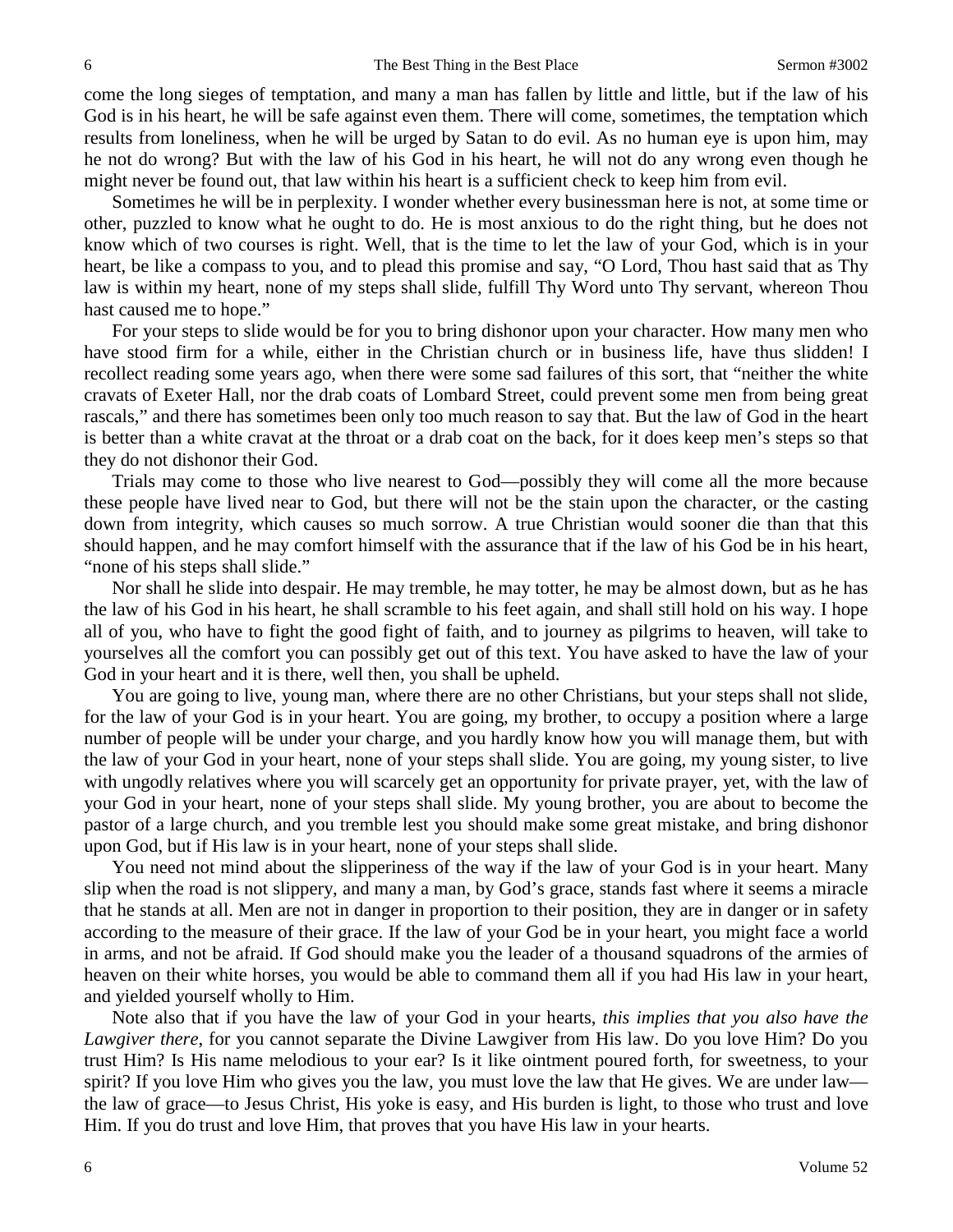Again, if you have the law of your God in your heart, *you have also there the great Teacher of the law, namely, the Holy Spirit*. You are conscious of His comforts, sometimes of His rebukes, and often of His encouragements. How is it with you in this respect? Do you know anything about the work of the Holy Spirit in your heart? Alas, there are many who do not know that there is a Holy Ghost, for they have never felt His power, but the law of God is never in the heart until the Holy Ghost puts it there, and where He puts that law, He abides with it, to open our understanding that we may receive the Scriptures, and to open the Scriptures that our understanding may receive them.

What do you know about God the Son? Is He your Savior? What do you know about the Holy Ghost? Is He your Quickener and Comforter? If He is, be of good cheer, for none of your steps shall slide.

But if He is not, and if you reject this law of God, remember that solemn text, "Their feet shall slide in due time." They stand up in their prosperity, they are great, famous, happy, full of mirth, and we are apt to envy them as we see them upon their high places, but watch! They are standing upon an Alp of ice, the pathway which they tread is very narrow, and in a moment, when they do not expect it, their feet shall slide, and they shall descend into the abyss which has no bottom! Down they go, lost, *lost,* LOST!

The high places they once occupied only increase the depth of their fall. They go from their full wine cups to craving a drop of water to cool their parched tongues. They go from the dainties of Dives' table to the uttermost woes of hell. Lazarus once begged for their crumbs, and now they would fain turn beggars, and ask a boon of Lazarus himself. Their day is changed into night, their glory into shame, their banquets into miseries, their honors into everlasting shame and contempt.

Be wise, men and women, and seek your Savior now, lest, as a dream when one awakes, the beauty of your present mortal life should all pass away, and there should remain nothing but the ghastly form of a wasted existence to be visited forever with the strokes of JEHOVAH'S awful wrath.

> *"Ye sinners seek His grace, Whose wrath ye cannot bear; Fly to the shelter of His cross, And find salvation there.*

*So shall that curse remove, By which the Savior bled; And the last awful day shall pour His blessings on your head."*

God bless you all, for Jesus Christ's sake! Amen.

## **EXPOSITION BY C. H. SPURGEON:**

### *PSALM 37*

This is one of the psalms of David which have often cheered the saints of God when they have been perplexed because of the prosperity of the wicked and their own troubles.

**Verses 1-2.** *Fret not thyself because of evildoers, neither be thou envious against the workers of iniquity. For they shall soon be cut down like the grass, and wither as the green herb*.

What if their lot be sweet? Yet consider how short it is. No wise man envies the bullock which is being fattened, for he knows that it is being fattened for the slaughter. None will envy the ungodly their pleasures when they remember how transient they must be. Let them have them, and I would urge all Christians to do their best to make the ungodly happy. This is the only happy time they can ever have unless they repent, and turn to the Lord, so do not make them unhappy, but contribute all you can to the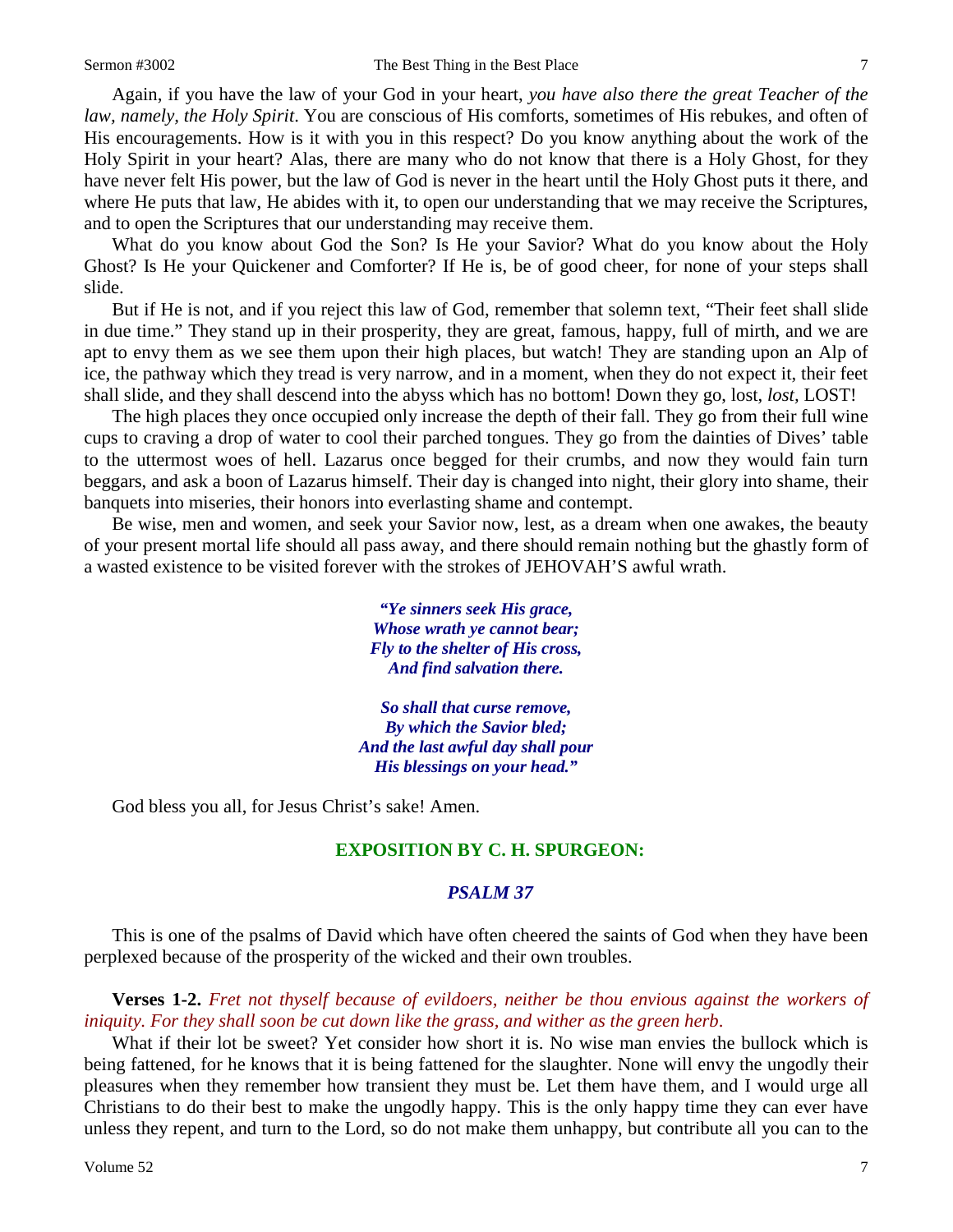little bliss they will ever know, for it will soon be over. Certainly, if you are a child of God, you have no cause to envy them.

**3-4.** *Trust in the LORD, and do good; so shalt thou dwell in the land, and verily thou shalt be fed. Delight thyself also in the LORD; and he shall give thee the desires of thine heart*.

Here is a duty which is as much a pleasure as it is a duty, nay, it is even more a pleasure than a duty, "Delight thyself also in the LORD." Here is a commandment to be happy in the safest conceivable way. Of all delights, the most delicious is delight in God, and to this we are commanded. But what a privilege is that which is annexed to it, "He shall give thee the desires of thine heart." Why is this? Because, when you delight in God, your desires will be such as He can safely grant. Delighting in Him, you will only desire that which is for His glory, and then, without any restriction, He may promise to you, and give to you the desires of your heart.

**5.** *Commit thy way unto the LORD;*

Blindly, yet believingly, put your hand into His hand, and follow wherever He may lead you.

**5-7.** *Trust also in him; and he shall bring it to pass. And he shall bring forth thy righteousness as the light, and thy judgment as the noonday. Rest in the LORD,—*

Oh, what sweet precepts these are!—easier to read and to hear than they are to practice, yet, if grace be given to us, we shall find them blessedly easy to practice. Surely, if it is easy to rest anywhere, it must be easy to "rest in the LORD." There is no such resting place anywhere else like that where omnipotence and eternal love are sweetly joined together, "Rest in the LORD,"—

**7-9.** *And wait patiently for him: fret not thyself because of him who prospereth in his way, because of the man who bringeth wicked devices to pass. Cease from anger, and forsake wrath: fret not thyself in any wise to do evil. For evildoers shall be cut off: but those that wait upon the LORD, they shall inherit the earth*.

I believe that in a right sense, the child of God does get the best of both worlds. He may not get, in this world, what ungodly men think the best, and as far as worldly good is concerned, he often gets the worst there, but God makes his dinner of herbs to be sweeter to him than the stalled ox is to the wicked. If I knew that I should die like a dog, I would still wish to be a Christian. If there were no hereafter, no world to come, and even if my lot, judged after the manner of men, should be of all men's most miserable, yet to have had God to be my Friend here would have turned even that misery into happiness.

> *"O God of love, how blest are they Who in Thy ways delight! Thy presence guides them all the day, And cheers them all the night."*

**10.** *For yet a little while, and the wicked shall not be: yea, thou shall diligently consider his place, and it shall not be.*

How often even the place where he lived—his house—becomes a ruin. The very palace where the tyrant dwelt is burnt down, or destroyed in some other way, decay seems to delight to work with the teeth of time upon the palaces of despots.

**11.** *But the meek shall inherit the earth; and shall delight themselves in the abundance of peace.*

There is a great fulfillment of that prophecy yet to come in the latter days, but it is fulfilled even now. Who does not see that the man who really enjoys life, and enjoys the world, is, after all, the meek, humble minded Christian? That shepherd of Salisbury Plain, of whom we used to read in our childhood, when he was asked what he thought of the weather, said it was good weather, for God sent it, and any sort of weather pleased him if it pleased God. Anybody can see that a man of that kind is in a healthy state, and that he inherits the earth, and possesses far more of what is worth having—namely, ease and peace of mind—than the owner of broad acres who has no true rest of heart in the Lord.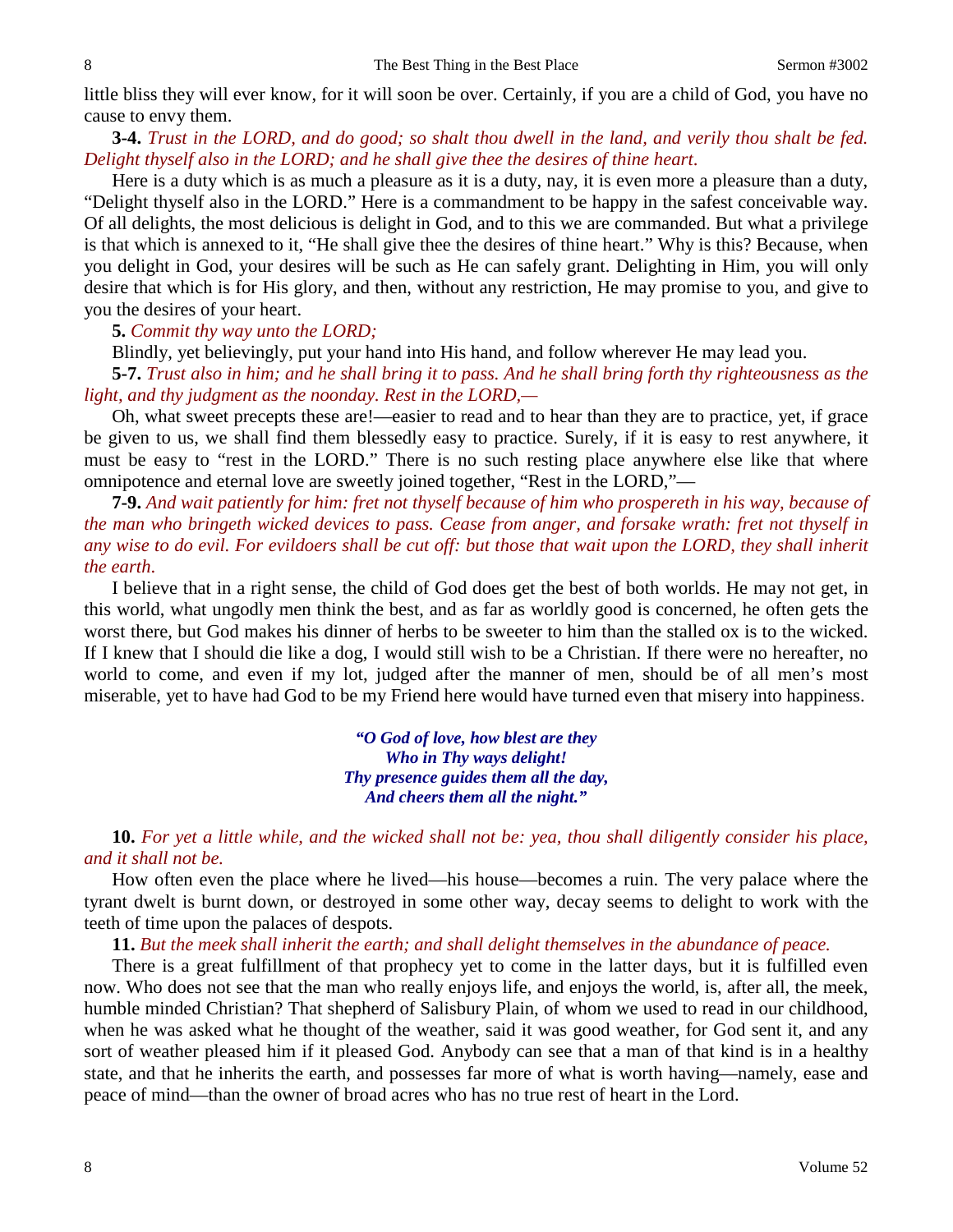**12-19.** *The wicked plotteth against the just, and gnasheth upon him with his teeth. The Lord shall laugh at him: for he seeth that his day is coming. The wicked have drawn out the sword, and have bent their bow, to cast down the poor and needy, and to slay such as be of upright conversation. Their sword shall enter into their own heart, and their bows shall be broken. A little that a righteous man hath is better than the riches of many wicked. For the arms of the wicked shall be broken: but the LORD upholds the righteous. The LORD knoweth the days of the upright: and their inheritance shall be for ever. They shall not be ashamed in the evil time: and in the days of famine they shall be satisfied*.

Let me read that nineteenth verse again, so that any child of God here, who is in great straits, may be able to lay hold upon it, "They shall not be ashamed in the evil time: and in the days of famine they shall be satisfied."

**20-25.** *But the wicked shall perish, and the enemies of the LORD shall be as the fat of lambs: they shall consume; into smoke shall they consume away. The wicked borroweth, and payeth not again: but the righteous sheweth mercy, and giveth. For such as be blessed of him shall inherit the earth, and they that be cursed of him shall be cut off. The steps of a good man are ordered by the LORD: and he delighteth in his way. Though he fall, he shall not be utterly cast down: for the LORD upholdeth him with his hand. I have been young, and now am old; yet have I not seen the righteous forsaken, nor his seed begging bread*.

We have often remarked here that we also, though we are not old, have never seen the righteous forsaken, and we do not think that the oldest man or woman here has ever seen the righteous forsaken. David says that he had not seen the seed of the righteous begging bread. Well, he was a king, so he was not likely to see very many poor people, but we have several times seen the seed of the righteous begging bread.

It is not a common thing, but we have seen it, and when the seed of the righteous misbehave themselves—when they disgrace their father's name—they will have to beg bread the same as other people's children do. They will come to poverty through idleness and drink just as other people do. And it has been my unhappy lot, within these very walls, to have to minister relief to the unworthy and reprobate sons of Christian ministers, about whose piety I could entertain no doubt, and some of whom are now in heaven. These good men's children have walked contrary to God, so God has walked contrary to them. I have often hoped that the poverty I saw might be the means of bringing them to seek the God of their fathers!

You, who fear the Lord may depend upon this—if the Lord helps you to train up your children aright, He will take care of them. If they are truly the seed of the righteous by being themselves righteous, your children shall not beg bread, for the Lord will provide for them, and you will find that God always takes care of the children of those who faithfully serve Him. He seems to say to them, "You mind My business, and I will mind your business. If you look after My children, I will look after yours." If we serve the Lord with all our hearts, we may fairly reckon that the God of the fathers will be the God of the children.

**26-40.** *He is ever merciful, and lendeth; and his seed is blessed. Depart from evil, and do good; and dwell for evermore. For the LORD loveth judgment, and forsaketh not his saints; they are preserved for ever: but the seed of the wicked shall be cut off. The righteous shall inherit the land, and dwell therein for ever. The mouth of the righteous speaketh wisdom, and his tongue talketh of judgment. The law of his God is in his heart; none of his steps shall slide. The wicked watcheth the righteous, and seeketh to slay him. The LORD will not leave him in his hand, nor condemn him when he is judged. Wait on the LORD, and keep his way, and he shall exalt thee to inherit the land: when the wicked are cut off, thou shalt see it. I have seen the wicked in great power, and spreading himself like a green bay tree. Yet he passed away, and, lo, he was not: yea, I sought him, but he could not be found. Mark the perfect man, and behold the upright: for the end of that man is peace. But the transgressors shall be destroyed together: the end of the wicked shall be cut off. But the salvation of the righteous is of the LORD: he is their*